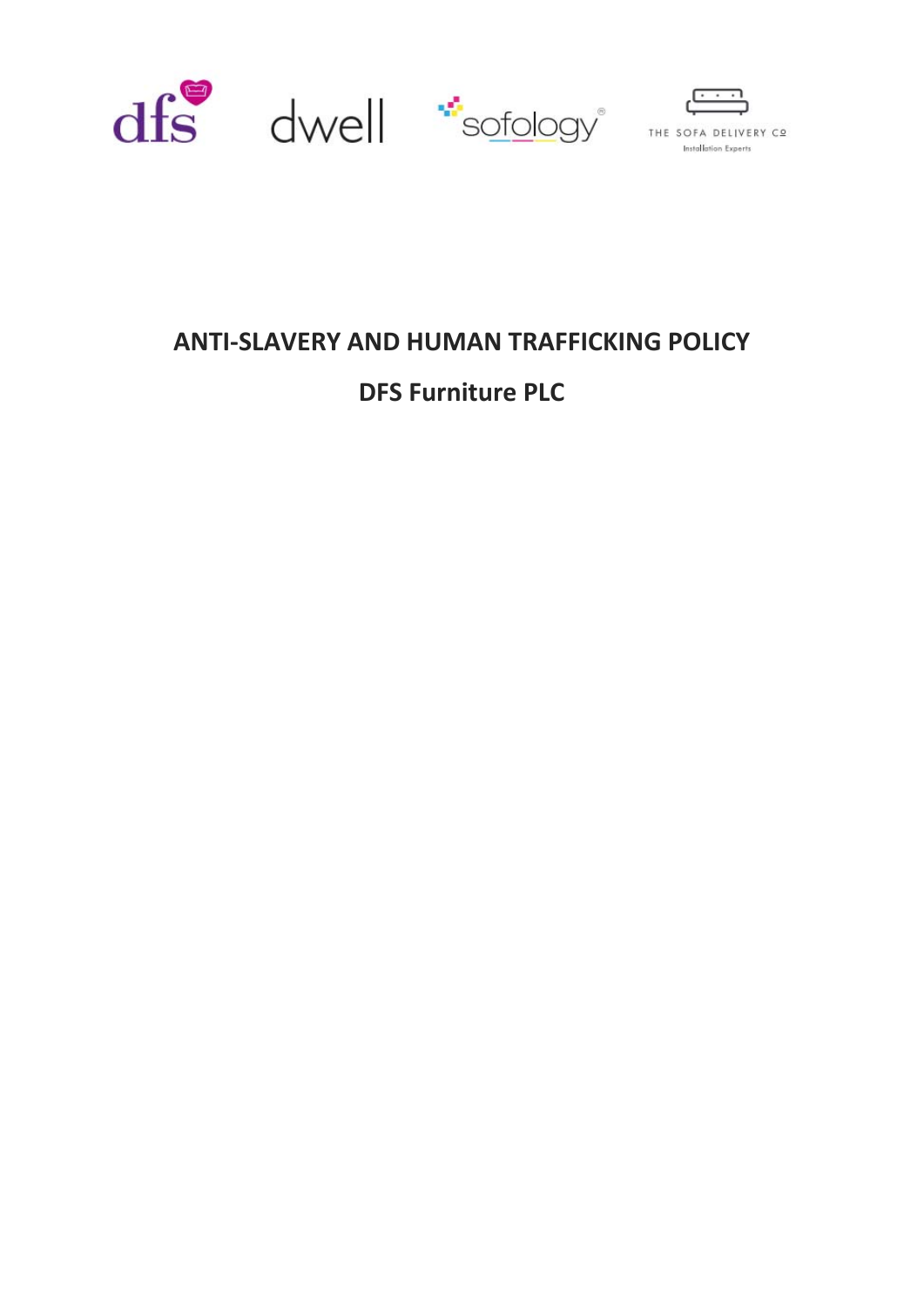





| <b>Contents</b>         | $\overline{2}$ |
|-------------------------|----------------|
| <b>Document Control</b> | 3              |
| <b>Version Control</b>  | 3              |
| <b>Review History</b>   | 3              |
| Reviewers               | 3              |
| Approvers               | 3              |
| I. Policy               | 3              |

### Version Control

| Last Modified By | <b>Change Description</b>    | Last Modified On |
|------------------|------------------------------|------------------|
| L McDonald       | Update approved by the Board | 20/1/2022        |

# Review History

| l V | Document Owner | <b>Review Comments</b>    | <b>Reviewed Date</b> |
|-----|----------------|---------------------------|----------------------|
|     | L McDonald     | Next review November 2022 | 12/01/2022           |

# Reviewers

| $\mathsf{N}$ | <b>Reviewer Name</b> | Reviewer Role | <b>Review Date</b> |
|--------------|----------------------|---------------|--------------------|
|              | Mike Schmidt         | Group CFO     | 12/01/2022         |

# Authorised by

| Approver Name | Approver Role             | Approved Date |
|---------------|---------------------------|---------------|
| Group Board   | <b>Board of Directors</b> | 20/01/2021    |

# Related Documents

| <b>Document Name</b>  | Document Location                                                                         |
|-----------------------|-------------------------------------------------------------------------------------------|
| Whistleblowing Policy | https://www.dfscorporate.co.uk/media/54596/Whistleblower-Policy-<br>approved-23042021.pdf |
| Group Code of Conduct | https://www.dfscorporate.co.uk/media/53792/Group-Code-of-<br>Conduct-November-2020.pdf    |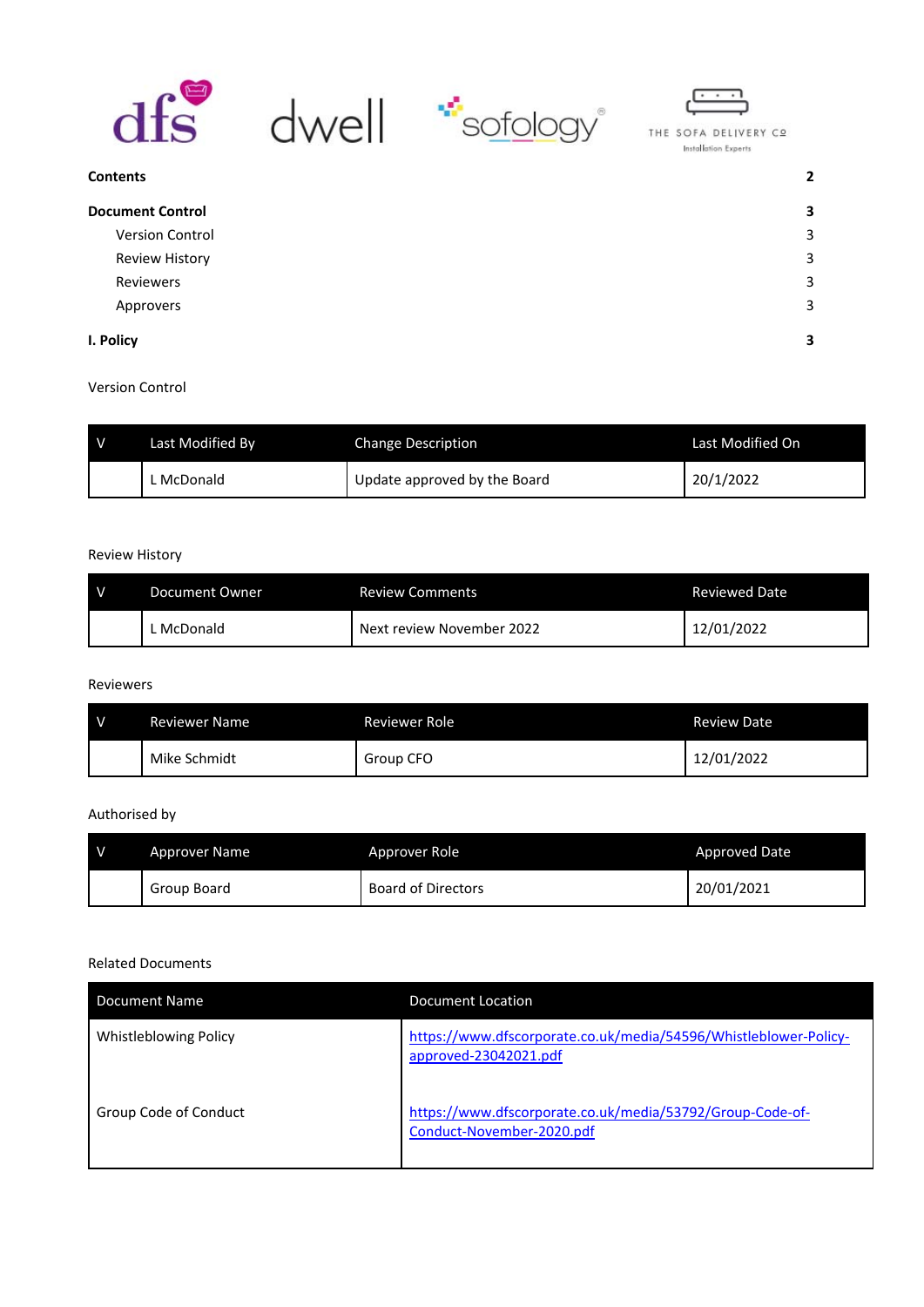



# **1. POLICY STATEMENT**

**1.1** Modern slavery is a crime and a violation of fundamental human rights. It takes various forms, such as slavery, servitude, forced and compulsory labour and human trafficking, all of which have in common the deprivation of a person's liberty by another in order to exploit them for personal or commercial gain. We have a zero-tolerance approach to modern slavery, and we are committed to acting ethically and with integrity in all our business dealings and relationships and to implementing and enforcing effective systems and controls to ensure modern slavery is not taking place anywhere in our own business or in any of our supply chains.

**1.2** We are also committed to ensuring there is transparency in our own business and in our approach to tackling modern slavery throughout our supply chains, consistent with our disclosure obligations under the Modern Slavery Act 2015. We expect the same high standards from all of our contractors, suppliers, and other business partners, and as part of our contracting processes, we include specific prohibitions against the use of forced, compulsory or trafficked labour, or anyone held in slavery or servitude, whether adults or children, and we expect that our suppliers will hold their own suppliers to the same high standards.

### **2. Purpose**

The purpose of this policy is to:

**(i)** set out our responsibilities, and of those working for and on our behalf, in observing and upholding our position on modern slavery to prevent human rights abuses, protect vulnerable and exploited workers, and safeguard against any form of modern slavery taking place in any part of our business or supply chain; and

**(ii)** provide information and guidance to those working for and on our behalf on how to recognise and deal with modern slavery or human rights abuses.

### **3. Who must comply with this policy?**

**3.1** This policy applies to all persons working for any Group Company or on our behalf in any capacity, including employees at all levels, directors, officers, agency workers, seconded workers, volunteers, interns, agents, contractors, external consultants, third‐party representatives and business partners, sponsors, or any other person associated with us, wherever located.

**3.2** We make it a contractual obligation that all third parties will comply with the Act, should they fail to comply, and we become aware of their failure we will terminate our contractual arrangement with that third party immediately upon notice.

**3.3** We expect all our employees, suppliers, and partners to comply with this policy and with our Employee and our Supplier Codes of Conduct.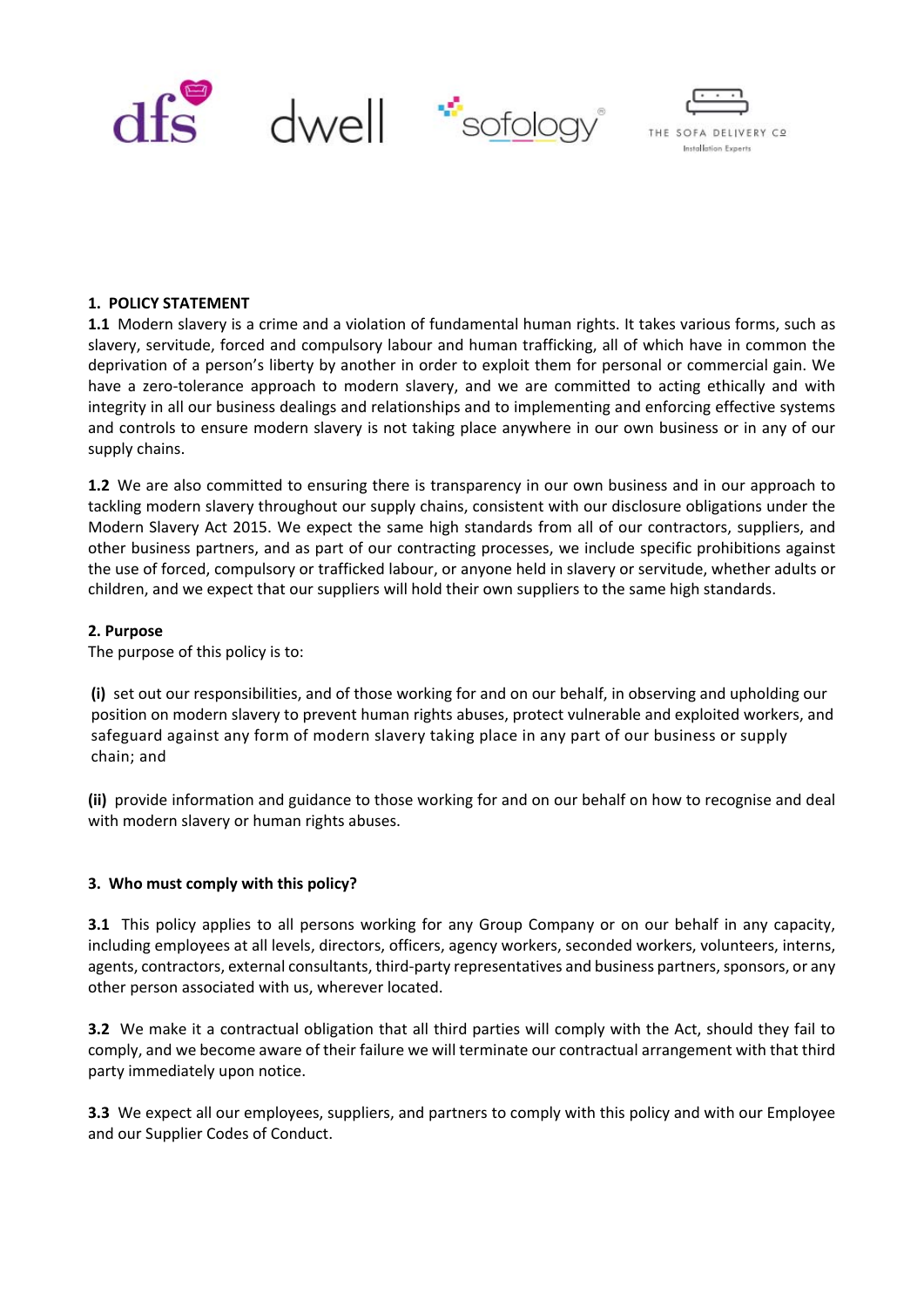



# **4. RESPONSIBILITY FOR THE POLICY**

**4.1** The Board of directors has overall responsibility for ensuring this policy complies with our legal and ethical obligations, and that all those under our control comply with it.

**4.2** Management at all levels are responsible for ensuring those reporting to them understand and comply with this policy and are given adequate and regular training on it and the issue of modern slavery in supply chains.

# **5. COMPLIANCE WITH THE POLICY**

**5.1** You must ensure that you read, understand, and comply with this policy.

**5.2** The prevention, detection and reporting of modern slavery in any part of our business or supply chains is the responsibility of all those working for us or under our control. You are required to avoid any activity that might lead to, or suggest, a breach of this policy.

**5.3**  All DFS suppliers will be requested to sign and agree to this Policy agreeing that they will have full measures and processes in place to ensure forced or child labour, slavery and human trafficking are not occurring in their manufacture or supply chain.

**5.4** You are encouraged to raise concerns about any issue or suspicion of modern slavery in any parts of our business or supply chains of any supplier tier at the earliest possible stage.

**5.5** If you believe or suspect a breach of this policy has occurred or that it may occur you must notify your manager or report it in accordance with our Whistleblowing Policy as soon as possible. You should note that where appropriate, and with the welfare and safety of local workers as a priority, we may give support and guidance to our suppliers to help them address coercive or exploitative work practices in their own business and supply chains.

**5.6** If you are unsure about whether a particular act, the treatment of workers more generally, or their working conditions within any tier of our supply chains constitutes any of the various forms of modern slavery, raise it with your manager or the Company Secretary.

### **6. COMMUNICATION AND AWARENESS OF THIS POLICY**

**6.1** Training on this issue, and on the risk our business faces from modern slavery in its supply chains, will be provided as necessary.

**6.2** Our commitment to addressing the issue of modern slavery in our business and supply chains must be communicated to all suppliers, contractors, and business partners at the outset of our business relationship with them and reinforced as appropriate thereafter.

# **7. PROTECTION**

**7.1** Individuals who raise concerns under this policy, are sometimes worried about possible repercussions. We aim to encourage openness and will support anyone who raises genuine concerns in good faith under this policy, even if they turn out to be mistaken.

**7.2** We are committed to ensuring no one suffers any detrimental treatment as a result of reporting in good faith their suspicion that an offence under the Modern Slavery laws in the UK or other equivalent legislation has taken place or may take place in the future. Detrimental treatment includes dismissal, disciplinary action, threats, or other unfavourable treatment connected with raising a concern. If you believe that you have suffered any such treatment, you should contact the People team immediately.